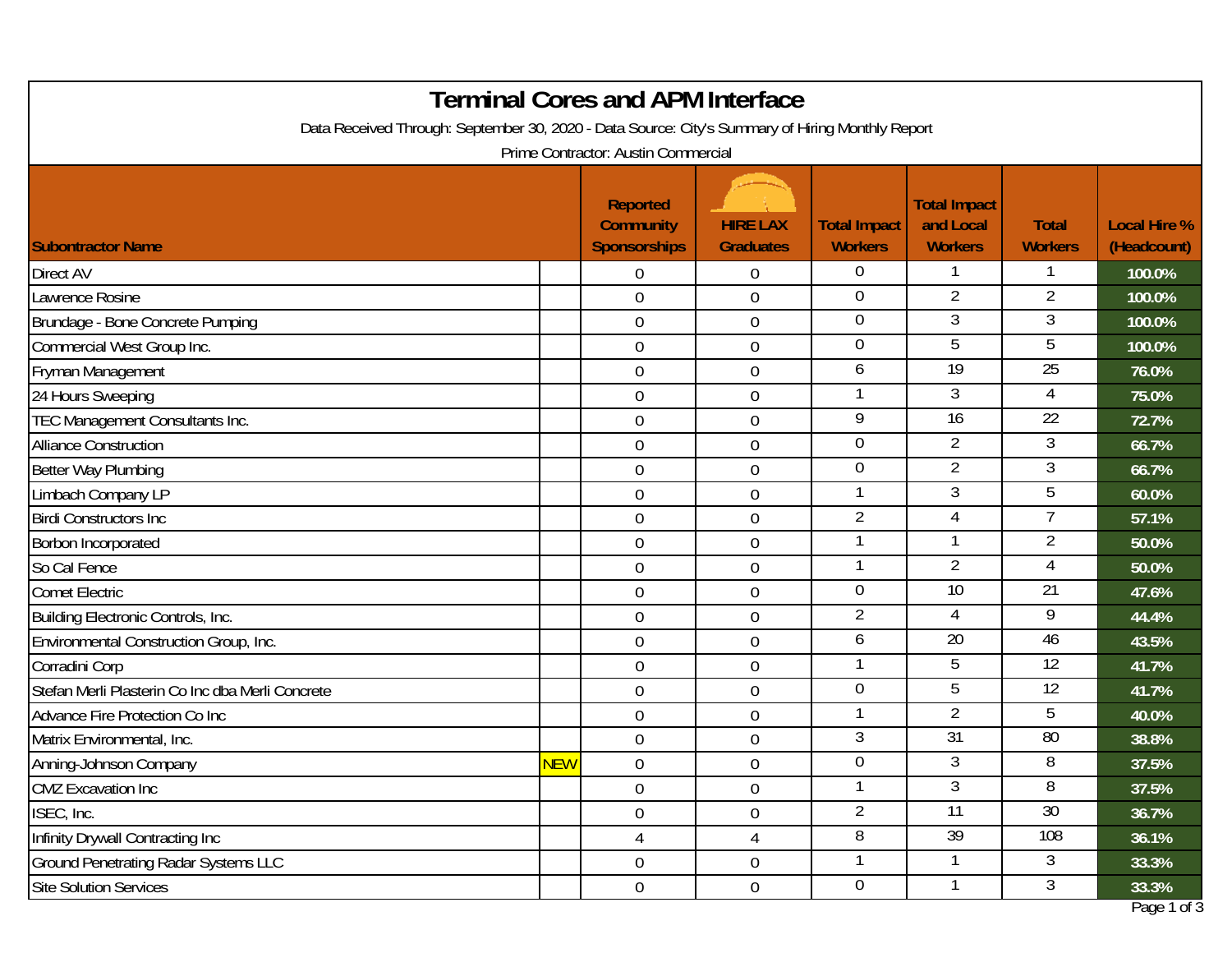| <b>Terminal Cores and APM Interface</b>                                                          |            |                                                            |                                     |                                       |                                                    |                                |                                    |  |
|--------------------------------------------------------------------------------------------------|------------|------------------------------------------------------------|-------------------------------------|---------------------------------------|----------------------------------------------------|--------------------------------|------------------------------------|--|
| Data Received Through: September 30, 2020 - Data Source: City's Summary of Hiring Monthly Report |            |                                                            |                                     |                                       |                                                    |                                |                                    |  |
| Prime Contractor: Austin Commercial                                                              |            |                                                            |                                     |                                       |                                                    |                                |                                    |  |
| <b>Subontractor Name</b>                                                                         |            | <b>Reported</b><br><b>Community</b><br><b>Sponsorships</b> | <b>HIRE LAX</b><br><b>Graduates</b> | <b>Total Impact</b><br><b>Workers</b> | <b>Total Impact</b><br>and Local<br><b>Workers</b> | <b>Total</b><br><b>Workers</b> | <b>Local Hire %</b><br>(Headcount) |  |
| CSI Electrical Contractors, Inc.                                                                 |            | $\overline{0}$                                             | $\overline{0}$                      | 0                                     | 4                                                  | 12                             | 33.3%                              |  |
| KDC Inc DBA Dynaelectric                                                                         |            | $\mathbf 0$                                                | $\theta$                            | 2                                     | 4                                                  | $\overline{12}$                | 33.3%                              |  |
| CSA Constructors, Inc.                                                                           |            | $\boldsymbol{0}$                                           | $\boldsymbol{0}$                    |                                       | $\overline{7}$                                     | $\overline{21}$                | 33.3%                              |  |
| Rebar Engineering, Inc                                                                           |            | $\mathbf 0$                                                | $\overline{0}$                      | 3                                     | $\overline{13}$                                    | 40                             | 32.5%                              |  |
| J Colavin & Son Inc.                                                                             |            | $\overline{0}$                                             | $\boldsymbol{0}$                    | $\mathbf 0$                           | 4                                                  | 14                             | 28.6%                              |  |
| Murray Plumbing & Heating Corp                                                                   |            | $\mathbf 0$                                                | $\boldsymbol{0}$                    |                                       | 3                                                  | 11                             | 27.3%                              |  |
| Martin Bros/Marcowall Inc                                                                        |            | $\boldsymbol{0}$                                           | $\overline{0}$                      |                                       | 5                                                  | 19                             | 26.3%                              |  |
| Traffic Management Inc                                                                           |            | $\mathbf 0$                                                | $\overline{0}$                      | $\mathbf{1}$                          | 4                                                  | 16                             | 25.0%                              |  |
| G.O. Rodriguez Trucking, Inc                                                                     |            | $\overline{0}$                                             | $\overline{0}$                      |                                       | 5                                                  | 22                             | 22.7%                              |  |
| Perez Construction Group, Inc.                                                                   |            | $\mathbf 0$                                                | $\theta$                            |                                       |                                                    | $\overline{32}$                | 21.9%                              |  |
| Control Air Conditioning Corporation                                                             |            | $\mathbf 0$                                                | $\overline{0}$                      | $\overline{0}$                        | 6                                                  | 28                             | 21.4%                              |  |
| P S 1 3 G Inc dba Partition Specialties                                                          |            | $\mathbf 0$                                                | $\theta$                            | 0                                     |                                                    | 5                              | 20.0%                              |  |
| Service Connected II Inc DBA SC Building Ma                                                      |            | $\boldsymbol{0}$                                           | $\overline{0}$                      | 0                                     | $\overline{2}$                                     | 10                             | 20.0%                              |  |
| Streamline Fire Protection, Inc.                                                                 |            | $\mathbf 0$                                                | $\overline{0}$                      |                                       | 2                                                  | 10                             | 20.0%                              |  |
| Rosendin Electric, Inc.                                                                          |            | $\mathbf 0$                                                | $\overline{0}$                      | 4                                     | 20                                                 | 100                            | 20.0%                              |  |
| Elite Line Services Inc                                                                          |            | $\boldsymbol{0}$                                           | $\theta$                            |                                       | 3                                                  | 16                             | 18.8%                              |  |
| ConnorP81, Inc.                                                                                  |            | $\mathbf 0$                                                | $\overline{0}$                      | 0                                     |                                                    | 6                              | 16.7%                              |  |
| Danny Letner Inc DBA Letner Roofing Company                                                      | <b>NEW</b> | $\mathbf 0$                                                | $\overline{0}$                      |                                       |                                                    | 6                              | 16.7%                              |  |
| Jones Sign Co, Inc.                                                                              |            | $\mathbf 0$                                                | $\overline{0}$                      |                                       |                                                    | 6                              | 16.7%                              |  |
| <b>Brandsafway Services</b>                                                                      |            | $\mathbf 0$                                                | $\overline{0}$                      | $\overline{0}$                        | 2                                                  | 13                             | 15.4%                              |  |
| Aldridge Electric Inc dba Aldridge                                                               |            | $\boldsymbol{0}$                                           | $\boldsymbol{0}$                    |                                       |                                                    |                                | 14.3%                              |  |
| ARB, Inc.                                                                                        |            | $\pmb{0}$                                                  | $\overline{0}$                      | $\mathcal{P}$                         | 5                                                  | 41                             | 12.2%                              |  |
| Bragg Investment Co Inc DBA Bragg Crane                                                          |            | $\overline{0}$                                             | $\overline{0}$                      | $\overline{2}$                        | $\overline{11}$                                    | 95                             | 11.6%                              |  |
| Condon-Johnson & Associates, Inc.                                                                |            | $\overline{0}$                                             | $\overline{0}$                      | $\overline{0}$                        | $\overline{2}$                                     | 20                             | 10.0%                              |  |
| Jordan Drywall Inc                                                                               |            | $\overline{0}$                                             | $\boldsymbol{0}$                    | 0                                     |                                                    | 11                             | 9.1%                               |  |
| California Hi-Tech Floors, Inc                                                                   |            | $\mathbf 0$                                                | $\overline{0}$                      | $\overline{0}$                        |                                                    | $\overline{13}$                | 7.7%                               |  |
| Jezowski & Markel Contractors, Inc                                                               |            | $\overline{0}$                                             | $\overline{0}$                      | $\overline{0}$                        | -1                                                 | 15                             | 6.7%                               |  |
| Air Balance Co                                                                                   |            | $\boldsymbol{0}$                                           | $\boldsymbol{0}$                    | $\overline{0}$                        | $\overline{0}$                                     |                                | $9.0\%$ 2 of                       |  |